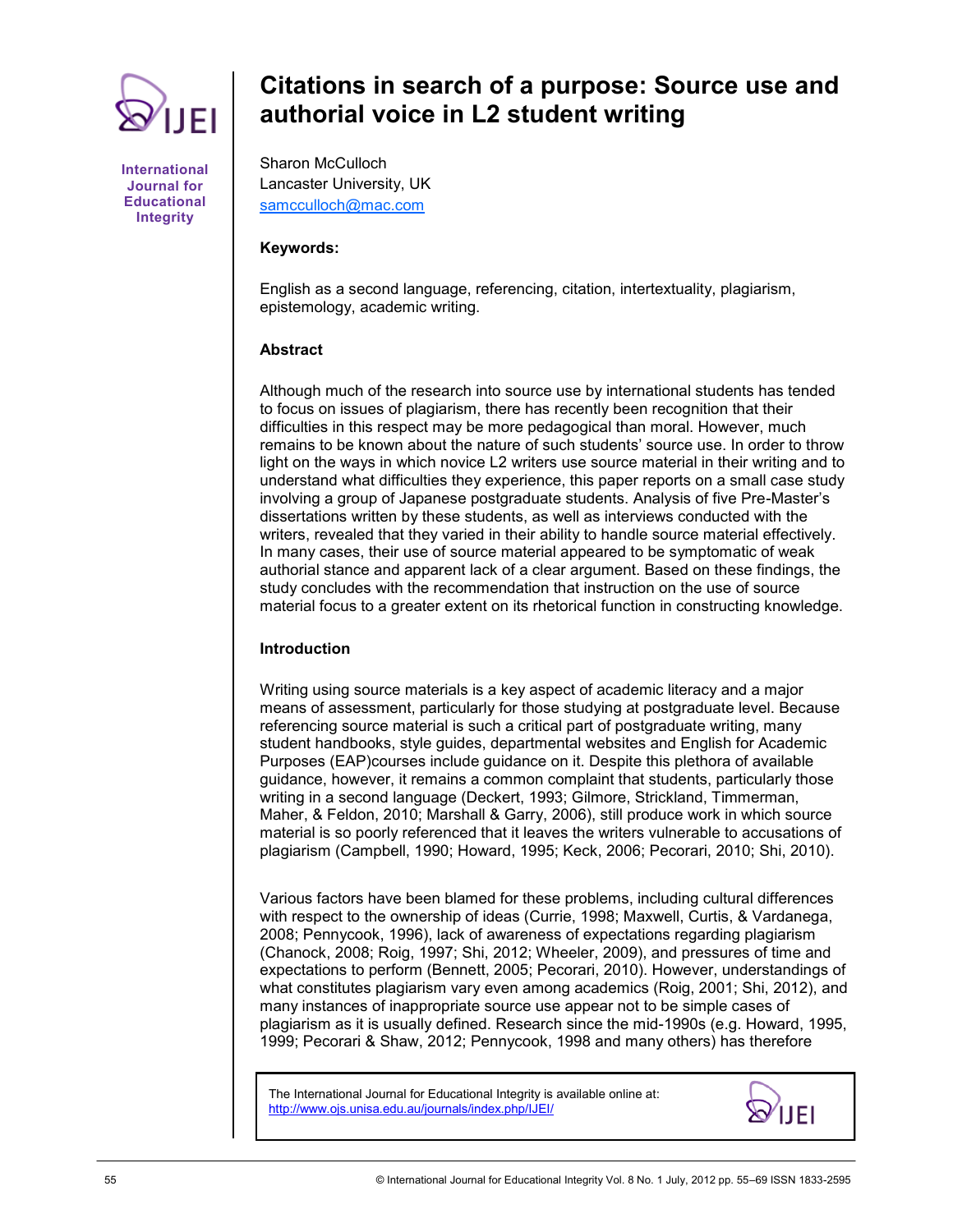problematised the notion of plagiarism and recognised that both the causes and the effects of poor source use may be more complex than suggested by the above factors. Given that source use is such an essential feature of academic writing, and in view of the fuzzy nature of the concept of plagiarism, it is important to understand the ways in which students, and in particular international students, use source material, and the kinds of difficulties they experience even when their referencing does not, in the strictest sense, fall short of standards in terms of academic integrity.

With reference to extracts from the academic writing of a small group of Japanese postgraduate students, this case study sets out to explore the ways in which these students used source material in their Pre-Master"s dissertations, with a particular focus on their difficulties in this respect.

#### *Understanding poor source use beyond plagiarism*

Plagiarism is usually defined as passing off the unacknowledged work of others as one"s own, and is often linked with the concept of academic dishonesty. However, despite the implicit link to the idea of theft in such definitions, there has been a shift away from moralistic and culturally dependent understandings of plagiarism by international students, and research has suggested that the issue is a pedagogical matter rather than a moral one. For example, although students writing in their second language may appear more prone to plagiarism than L1 students, this may be related to limited linguistic dexterity (Campbell, 1990; Currie, 1998) or, for certain cultures, lack of familiarity with a dialogic model of writing (Gilmore, Strickland, Timmerman, Maher & Feldon, 2010) as much as a belief that copying is acceptable. Many instances of source use that would qualify as plagiarism according to the above definition cannot easily be explained in terms of cheating. For example, instances in which a source is acknowledged but clumsily paraphrased, or where direct quotations are not marked as such despite being attributed seem far more common than cases of outright copying (Abasi, Akbari, & Graves, 2006; Chanock, 2008; Ivanič, 1998; Pecorari, 2010). This suggests that some of the more frequent problems manifested in the source use of second language writers are due to something other than the intention to deceive.

Furthermore, plagiarism is only one aspect of inappropriate source use. Aside from the kind of grey areas associated with patchwriting (Howard, 1995), it is also possible to avoid plagiarism and yet still fail to use source material effectively. For example, although research in the area is limited, some evidence suggests that L2 students tend to rely too heavily on direct quotation in their writing. Borg (2000), for example, found that L2 students used direct quotation more often than L1 students. Campbell (1990) also found this to be the case for students with lower English proficiency, although those with high levels of proficiency (as measured by a Scholastic Aptitude Test) used less quotation than native English speakers. Anecdotal evidence and some studies (Petrić, 2012; Schembri, 2009) indicate that excessive quoting is generally frowned upon, but given the emphasis on acknowledging intellectual property rights in much of the advice on referencing, inexperienced students may be surprised, having gone to great lengths to avoid accusations of plagiarism by citing meticulously, to be told that peppering their writing with quotations is also unacceptable.

The problem with excessive quoting may be not the quantity per se but that, unless it is done skilfully, it can limit the extent to which ideas can be re-contextualised for a new rhetorical purpose. Source material should not simply be reproduced and reported, but rather reshaped and put to the service of one"s own unique argument. In this way, paraphrasing may be an artefact of the reconceptualisation involved in constructing knowledge in academia. Where students rely too heavily on quotation, therefore, this may indicate a problem relating to their own sense of purpose in their writing rather than laziness or reluctance to take the trouble to paraphrase. It is worth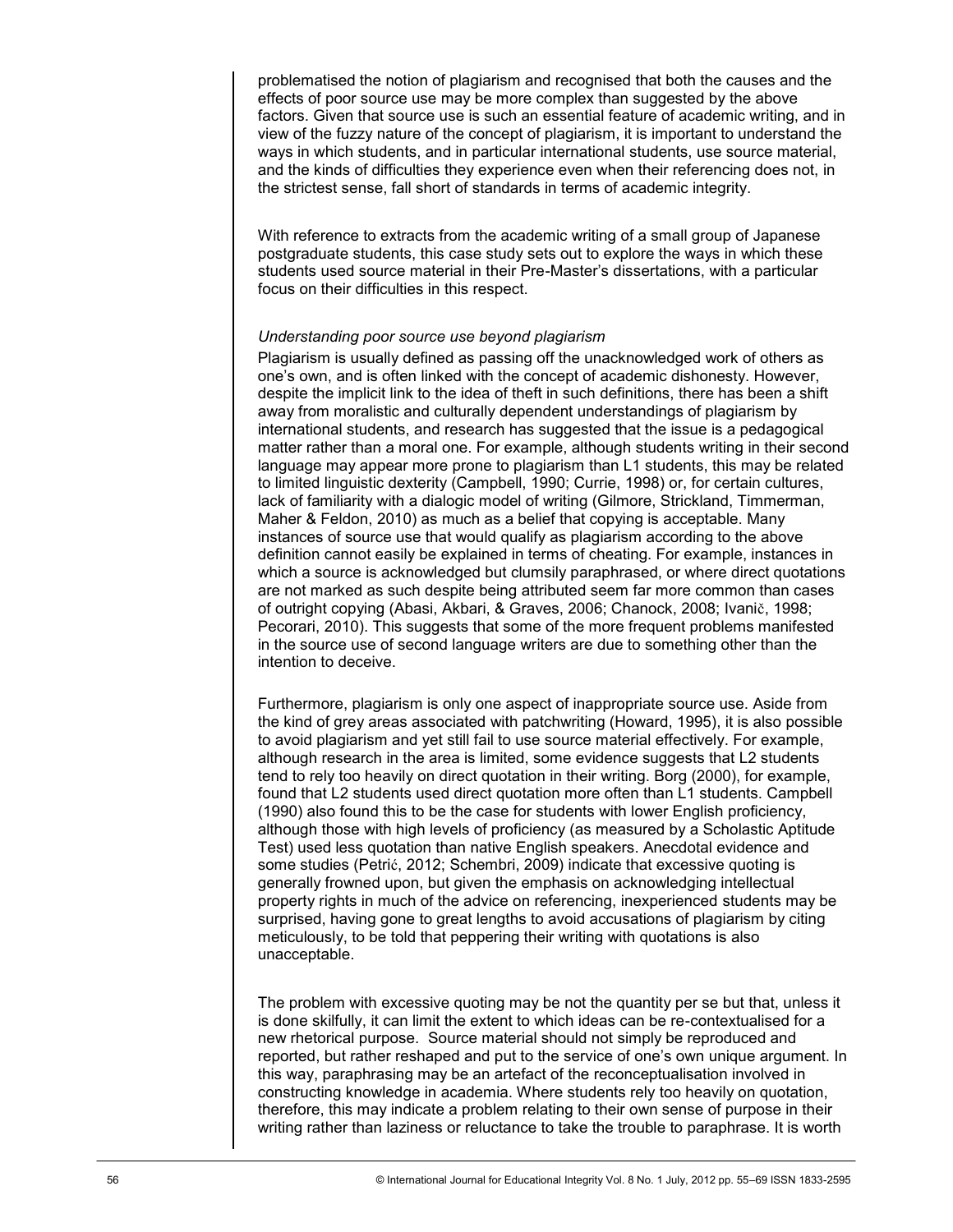noting, however, that the extent to which direct quotation is considered acceptable varies, along with other citation norms, from discipline to discipline (Hyland, 1999), and it is important to consider *how* quotations are used to support a writer"s argument.

Another way in which source use can be problematic without constituting plagiarism is through lack of evaluation. A common complaint about novice L2 writers is that they attribute too much authority to their sources and fail to take a sufficiently evaluative stance towards them (Pecorari, 2003; Petrić, 2007; Thompson, 2005). This may lead to accusations that their writing is primarily a collection of others" views rather than a coherent argument bolstered by reference to others" work. Such a problem may be influenced to a certain extent by culture and previous learning experiences in that students from societies in which scholars and experts are afforded high status may be reluctant to critique their sources (see, for example, Carroll, 2007; Dorji, 2001; Sowden, 2005). However, the phenomenon is not limited to Asian students. Abasi and Graves (2008), for example, found that students from South America and Europe also lacked awareness of the need for criticality and evaluation in writing.

It is important to note that rhetorical expectations in terms of argumentation, structure and stance in academic writing vary from culture to culture (e.g. Duszak, 1994; Hinds, 1987) and the preferences of the Anglophone community are not necessarily the norm. However, L2 students writing in the UK or other English-speaking contexts must meet the expectations of the academic discourse communities in which they find themselves since failure to do so may result in them failing their degree.

#### *The link between epistemology and source use*

The need to take an evaluative stance towards source material and to recontextualise such material to fit one"s own purpose is closely linked to issues of epistemological stance and authorial identity (Chandrasoma et al., 2004). Academic discourse is both intertextual and dialogic in that it builds upon and develops existing ideas, and must anticipate others" responses in turn (Chanock, 2008). For this to happen, the voices of others must be invoked through citation. In this sense, the referencing of sources is both characteristic of the way in which knowledge is socially constructed and an inherent aspect of building a written argument in academia and not, as many style guides and university policies on the subject might suggest, simply a surface feature relating to notions of copyright.

Novice writers, particularly international students who lack experience of this dialogic and argumentative tradition of writing, may not always be aware of the symbiotic relationship between the referencing of sources and epistemology. Abasi et al. (2006), for example, found that international Masters students at a Canadian university tended to see their sources as "repositories of knowledge that could not be contested" (Abasi et al., 2006, p. 111) and this led them to commit inadvertent plagiarism. Similarly, Penrose and Geisler (1994) examined the reading-to-write process and the resulting texts of an L1 freshman and doctoral student, and found that the freshman appeared to follow an information-transfer approach (p. 507) and referred to her sources as though they presented "facts". In contrast, the doctoral student treated the source texts as a set of competing claims and referred to the source authors by name far more in both his reading and his writing.

The emphasis in much of the available guidance on referencing sources tends to lie on the mechanical aspects of citation rather than its role in constructing knowledge, and this may give students the false impression that good source use can be achieved simply by following formatting rules. For example, style guides such as those of the APA and MLA (American Psychological Association, 2009; Gibaldi, 2008), provide extensive and detailed information on punctuation, formatting and the order of elements, but make little mention of the rhetorical function of citation.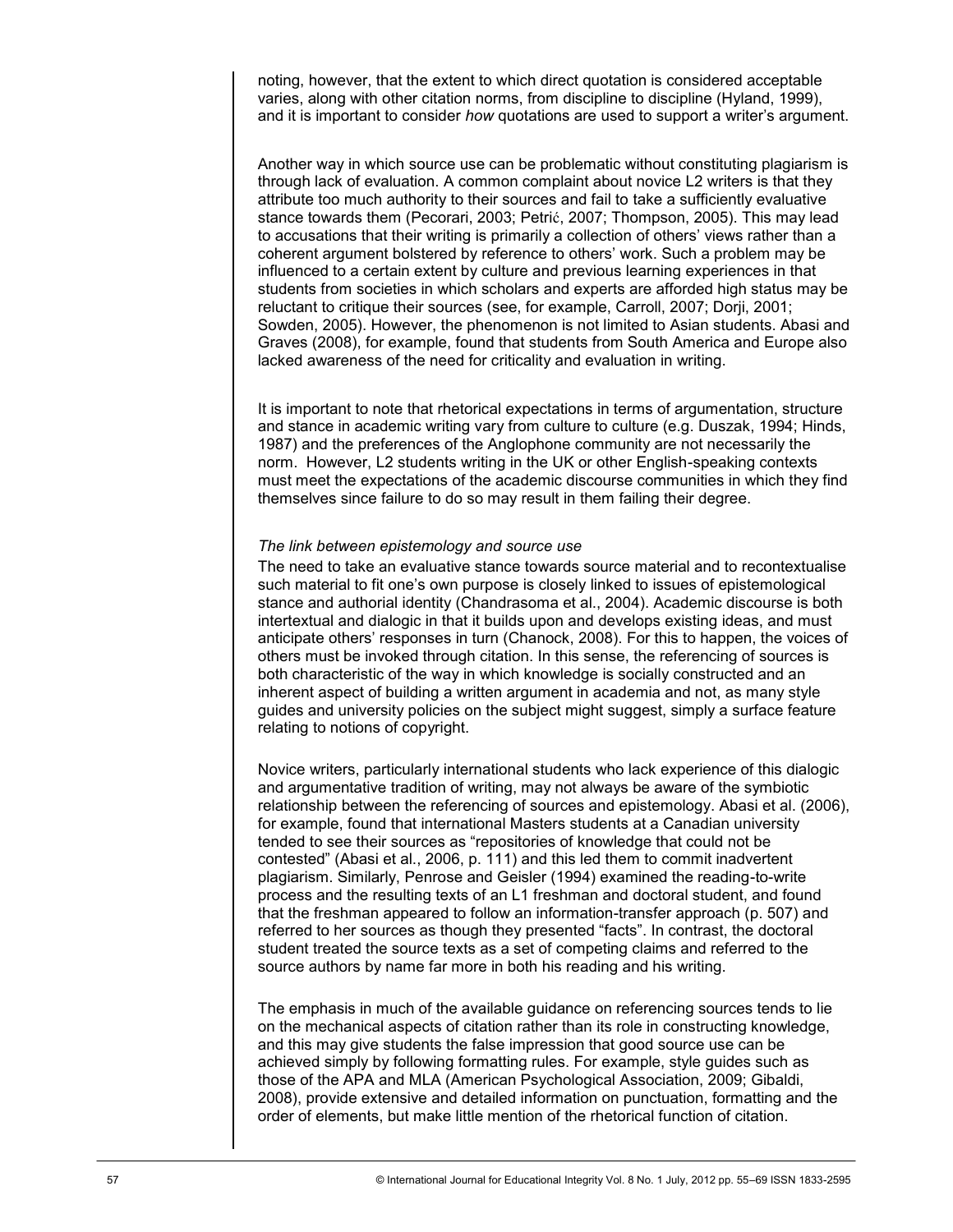Likewise, the focus in many degree programmes is on content knowledge rather than epistemology, and the rhetorical construction of knowledge may seldom be discussed explicitly (Abasi & Graves, 2008). Even EAP courses and textbooks may not foreground such matters (Abasi et al., 2006), often approaching paraphrasing and summarising in terms of making surface changes at sentence level, and neglecting the negotiated nature of the claims being cited.

Overall, evidence does suggest that international students tend to see referencing mainly as a means of protecting themselves against accusations of plagiarism, while their professors see it as an attribute of authoritative writing (Abasi & Graves, 2008). It seems likely that incomplete understandings of the need to take an authorial stance may contribute to the clumsy handling of source material, and it is this that forms the focus of this study.

# **Method**

The aim of this case study is to explore the ways in which a group of five Japanese postgraduate students struggle to use source materials effectively in their Pre-Master"s dissertations. Instances of ineffective source are examined and contrasted with instances of more skillful handling of sources in an attempt to understand the types of difficulties these writers experience. In particular, I consider the extent to which their problems in referencing sources may be related to lack of authorial voice rather than poor citation skills per se.

# *The participants*

The participants in this study were five Japanese students near completion of a fulltime Pre-Master"s Programme at a private college in Tokyo. The aim of the programme was to prepare the students for Social Science Master"s degrees in the UK, and it included subject modules on Development Studies and Applied Linguistics, as well as EAP support modules such as Academic Writing Skills and Research Methods. All students received the same instruction on academic writing and citation, and all classes were conducted and assignments completed in English. Successful completion of the course was a condition of acceptance to the students" chosen university in the UK and involved several written assignments, a final exam and a 5,000-word dissertation. All the students spoke Japanese as their first language, had completed an undergraduate degree at a Japanese university, and had achieved an overall IELTS score of at least 6 at the beginning of the programme.

# **The data**

The dissertations averaged 5,000 words in length to make a total corpus of around 25,000 words. The grades and feedback the students received for their dissertations were also collected, and a semi-structured text-based interview was conducted with each student to discuss selected references to source material.

The students" names (pseudonyms are used), disciplines and dissertation grades are shown in Table 1 below: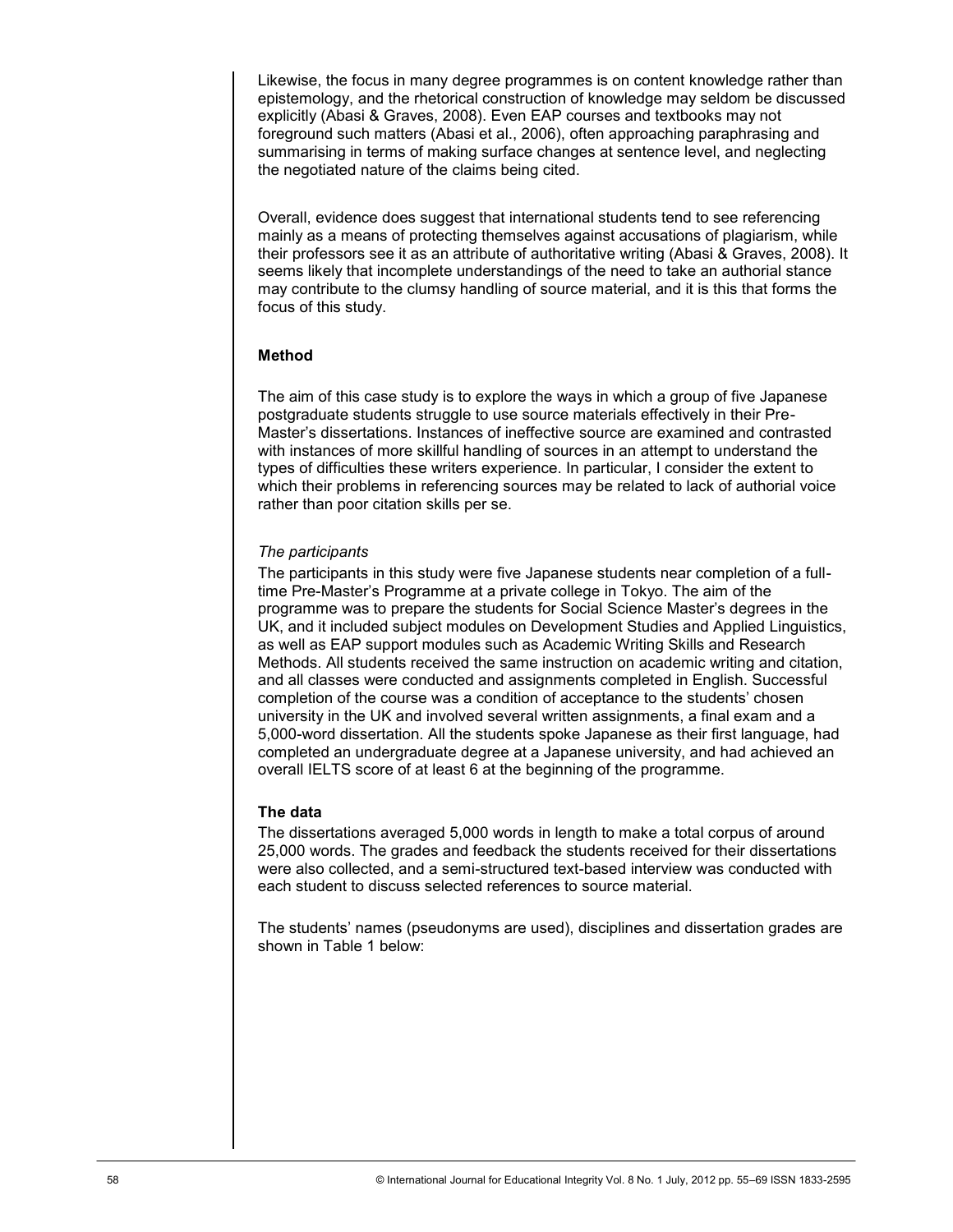#### **Table 1:**

*The writers, disciplines, and grades of each dissertation*

| Writer | <b>Discipline</b>                | <b>Dissertation grade</b> |
|--------|----------------------------------|---------------------------|
| Hajime | <b>Applied Linguistics/TESOL</b> | 78%                       |
| Saori  | <b>Applied Linguistics/TESOL</b> | 66%                       |
| Mai    | <b>Development Studies</b>       | 64%                       |
| Aiko   | <b>Development Studies</b>       | 48%                       |
| Kai    | <b>Development Studies</b>       | 42%                       |

Three of the dissertations achieved pass grades of 78%, 66%, and 64%, and two received fail grades of 48% and 42%. The extracts from the students' work presented in this study are all as per the original, and no changes or corrections have been made to them.

## **Data analysis**

References to source material were identified by searching the dissertations electronically for canonical citation forms such as a date in brackets and Latin terms such as *ibid*. Further searches were then conducted for names of authors, third person pronouns and terms such as *these researchers*. The texts were then checked manually to ensure that all names thus identified were in fact references to source material and that nothing had been missed.

Once identified, the number and type of references to source material were then counted. Specifically, references to source material were analysed in terms of whether they were presented via direct quotation or paraphrase/summary. Where direct quotations were used, they were classified as either short quotations integrated into the body text using quotation marks or quotations of more than three lines, which would, according to the Harvard referencing system the students were using, be indented in block format. References to source material that seemed problematic in terms of under- or over-referencing, ambiguous attribution of information, or unclear purpose were selected for closer examination to consider issues such as the type of authorial and epistemological stance expressed.

The grades and feedback the students received for their dissertations were collected in order to provide a general sense of how successful the text had been in creating the right impression and what role, if any, the handling of source material played in this. Clearly the use of source material is just one of many factors taken into consideration when awarding grades, but it does seem likely that major problems with referencing, as well as issues such as the failure to evaluate source material, would be mentioned in the marker"s comments.

In addition to interpreting the students" referencing practices from an etic perspective (as seen by an external researcher), I aimed to gain insight into their views on source use from an emic perspective (as described by the participants themselves). Therefore, I used text-based, semi-structured interviews (Odell, Goswami, & Herrington, 1983) to ask the students about their use of source material. The students were invited to comment on specific instances of source use in their dissertations. Questions included, for example, *Why did you decide to quote here*? and *Do you*  agree with this author's view? To avoid influencing the participants' writing decisions or causing them undue anxiety about the appropriateness of their referencing, these interviews were conducted only after the students had submitted and received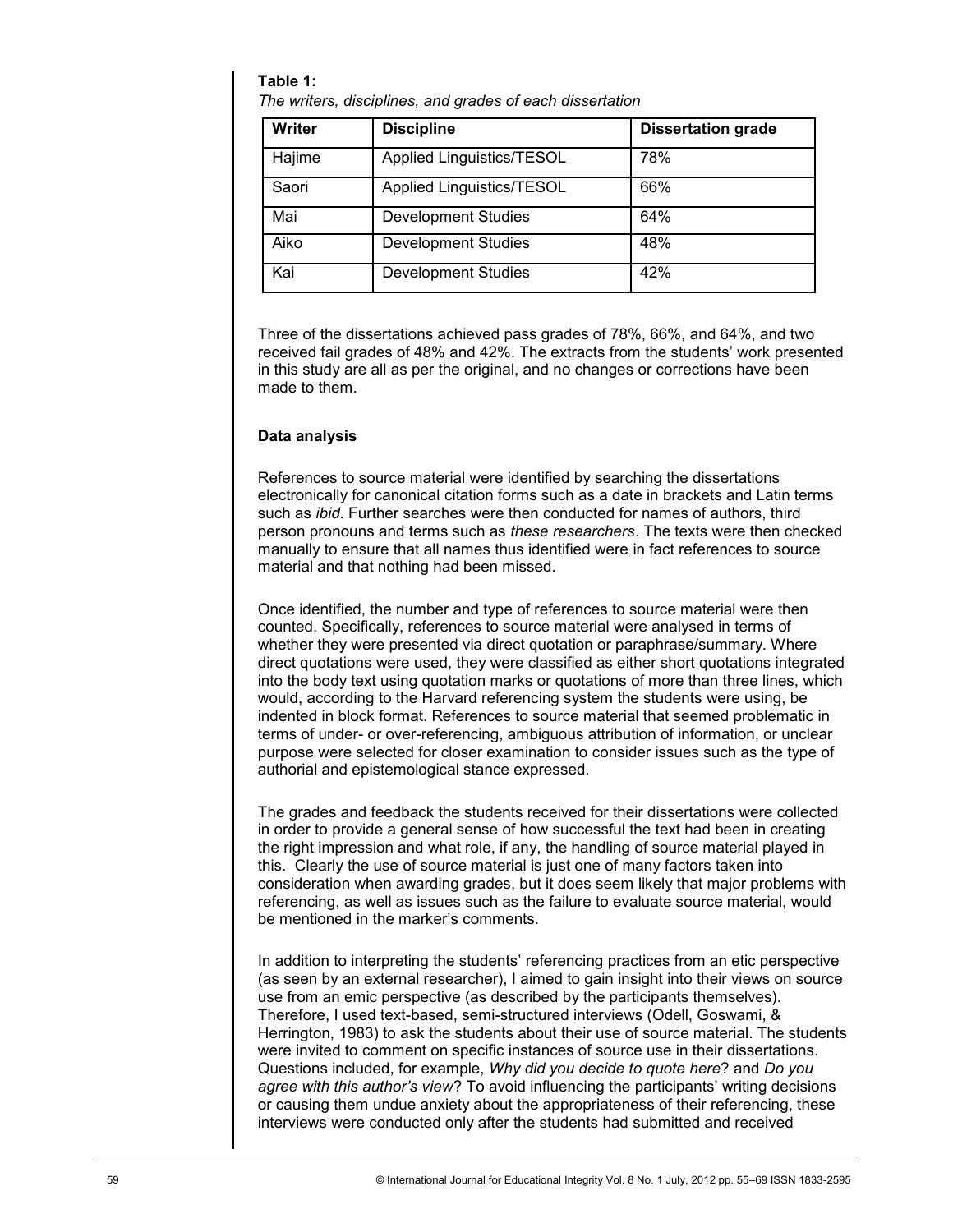feedback on their dissertations. This means that their comments may reflect the markers' judgments on their work as well as their own. In the section that follows, notable features of these students" use of source material are discussed, with reference to extracts from their dissertations, interviews and, where relevant, grades awarded.

## **Results and discussion**

#### *Use of direct quotation*

As Table 2 shows, these students used direct quotation for an average of just under 17% of their references to source material, with considerable variation between students. Kai used quotation the least, but rather than indicating that he used effective paraphrasing instead, this is probably a reflection of the low number of references to source material of any kind in his work. He used the lowest number of citations of anyone in the group (just 4.8 per 1,000 words), and the figure of 4.5% shown in Table 2 represents just one single quotation.

## **Table 2:**

*Percentage of source material presented via direct quotation*

| <b>Type of citation</b> | Hajime | Saori   | Mai      | Aiko | Kai     | Average |
|-------------------------|--------|---------|----------|------|---------|---------|
| Short quote             | 18.4%  | $2.1\%$ | $10.3\%$ | 14%  | $4.5\%$ | 9.9%    |
| Extensive quote         | 5.3%   | 8.3%    | 2.9%     | 8%   |         | $6.9\%$ |

The student with the highest number of quotations was Aiko, who used this method of presenting 32% of her citations. Although she used direct quotation more than the others in this group, this does not necessarily indicate overuse. It is difficult to draw conclusions about genre norms since there is a lack of research on quotation in student writing and considerable variation between disciplines, but Aiko"s use of quotation is lower than that of the 16 MA students in Petrić"s study (2012), who used it for almost 37% of their citations. This might indicate that the amount of quotation itself is not particularly excessive.

As noted earlier, it is important to consider not just how many quotations are used, but also how effectively they are presented and deployed. The extract of Aiko"s work below shows that some of her direct quotations are neither necessary nor helpful in building her argument:

# *Extract D.1, Aiko*

Furthermore, according to Willett (2003, p75) in her book *Participatory monitoring of humanitarian mine action: Giving voice to citizens of Nicaragua, Mozambique and Cambodia* reported that "Even a government with a limited revenue base must establish its financial priorities". Besides, she added that "it is clear that mine action has a comparatively low priority" because "demining and mine action as traditionally conceived may not appear to be a cost-effective use of funds".

Aside from the syntactic problem of combining the reporting adjunct *according to* with the reporting verb *reported,* the quotations in this extract fail to support the student"s argument because they do not serve any obvious purpose. Aiko has used quotation fragments in the form of multiple short snippets of borrowed material integrated into a single sentence. Petrić (2012) found such short fragments to be more common in highly-rated MA dissertations. However, in Aiko's work they are not used to present terminology or expressions that have any special meaning, nor do they illustrate any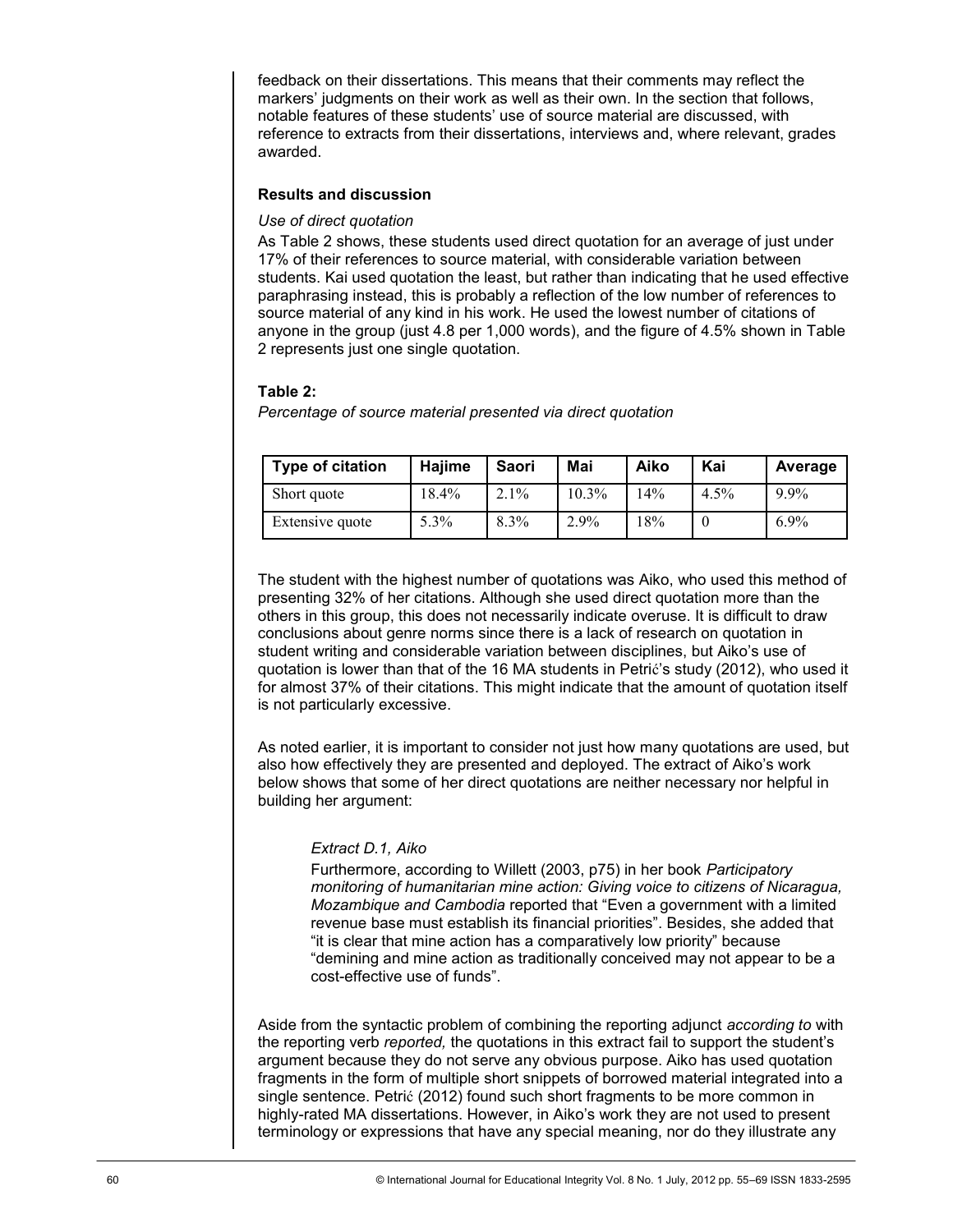particular point being made by her. Instead, the quoted text appears to contain the main point – that mine clearing has not been prioritised for financial reasons. The impression created by this is that Aiko is endorsing Willett"s argument rather than Willett's comments supporting Aiko's argument.

When I asked Aiko about her use of quotation here, she explained that she had attempted to be critical in her choice of source material and chosen a source that she both agreed with and felt was reliable:

## *Extract Int.1, Aiko*

I am agree with this. I know it's true, so I thought that because it's good data, I mean it's reliable source, it's OK.

However, it is telling that she bases her agreement with the cited source on her perception that it represents the truth. This suggests that Aiko"s epistemological perspective is similar to that of the less experienced students in Abasi et al. (2006) and Penrose and Geisler"s (1994) studies in that she saw her sources as facts to be collated and reported rather than claims to be discussed and evaluated.

The majority of the quotations Aiko uses are not short fragments, but lengthy chunks of text extending over more than three lines. These are mostly made up of tables copied wholesale from the source and pasted into the Results and Discussion section of her dissertation. An example is shown in Extract D.2 below:



*Extract D.2, Aiko*

(Source: Landmine Monitor Report (2000-2005) Cambodia, Vietnam

The number of demined landmines and UXO in Vietnam and Cambodian is shown in table 1. The numbers which were shown in this table were reported not by governments but by Non Governmental Organisations such as ICBL. In this table, the number of landmines which removed from fields gradually increases in Cambodia from 2001 to 2004.

Aiko used this method of copying complete, unaltered tables from the same source four times in a relatively short, 991-word section of her dissertation. The problem with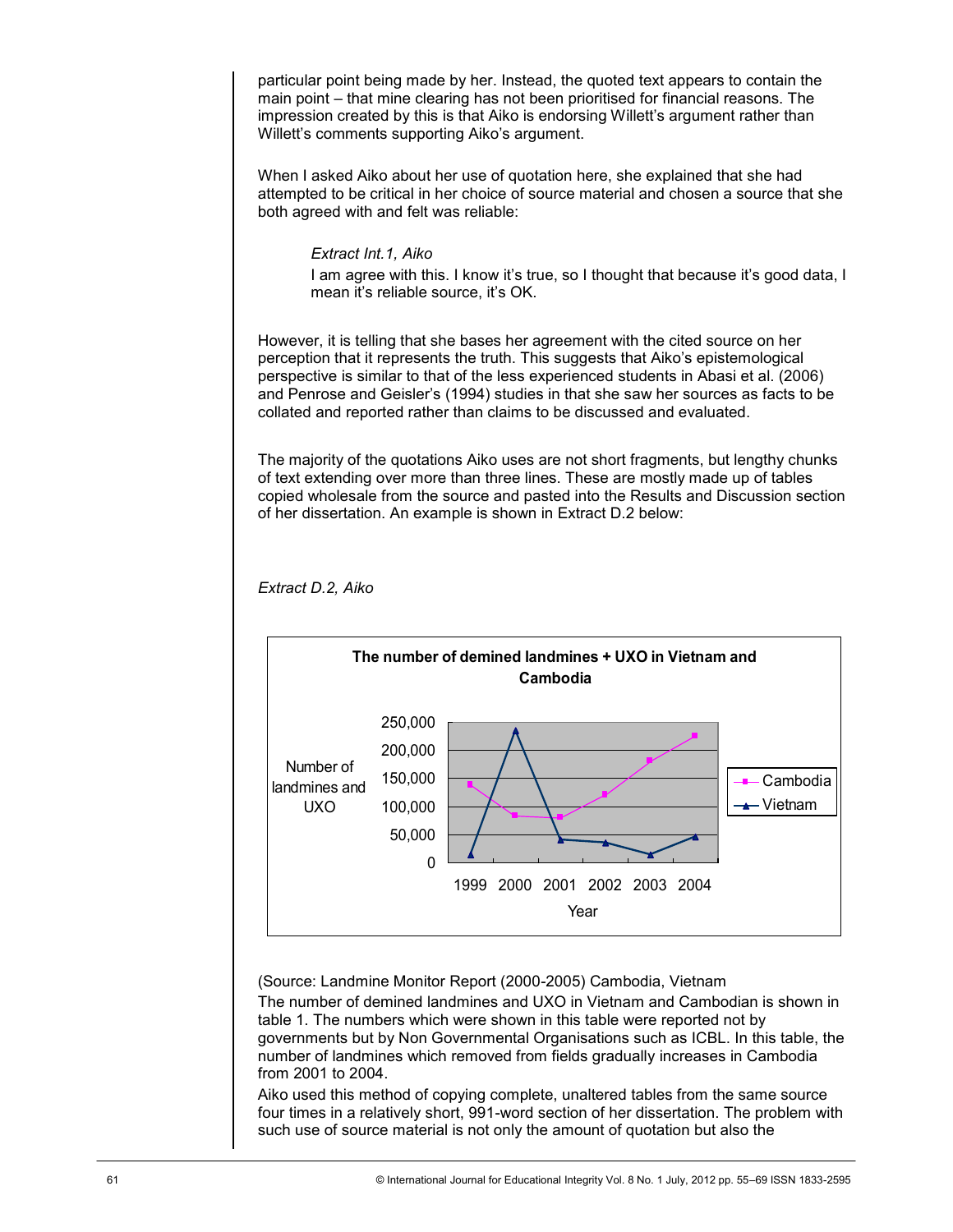placement of it. Although references to source material are increasingly found throughout research papers and not limited to the review of literature (Swales, 1990; Hyland, 1999), one would still expect the Results and Discussion section of a dissertation to focus largely on the findings of the current writer. Petrić (2012) has noted that the use of quoted material in the Results and Discussion section can be positive in that it may indicate not only understanding of the source material, but also an ability on the part of the writer to apply it to their own data. However, Aiko does not apply any theory or terminology to her own data and in fact the quoted material seems to be substituting rather than supporting her own findings. This impression is reinforced because Aiko did not cite any other sources in this section of her dissertation and so did not compare the findings of the Landmine Monitor Report with anything else. The inclusion of so many unadapted tables in the Results and Discussion section was criticised by her tutor on the grounds that the "results" being discussed were not the results of Aiko"s own research, but those of the cited source.

Although Aiko"s use of direct quotation suggests that she was reduced to endorsing someone else's argument rather than creating her own, it is important to note that direct quotation is not necessarily indicative of poor source use. One student in this group, Hajime, presented almost 24% of his source material in the form of direct quotation, far more than some of the lower scoring students, and yet managed to do so quite effectively to support his argument.

Hajime's dissertation aimed to find out how many basic clause types there are in English. To do this, he examined terminology used by a range of grammarians, which necessitated the use of many short quotations in order to illustrate his point, as seen in Extract D.3 from his dissertation:

#### *Extract D.3, Hajime*

*Hornby's Oxford Advanced Learner's Dictionary* (2000: 215) defines a clause as "a group of words that includes a subject and a verb, and forms a sentence or part of a sentence," and Leech and Svartvik (2002: 258) state "A clause can be analysed into five different types of clause elements:  $S =$  Subject,  $V =$  Verb,  $O = Object$ ,  $C = Complete$  = Adverbial."

Like Aiko in Extract D.1, Hajime uses several quotation fragments within one sentence. However, the impression created is one of purposeful comparison of the cited authors" claims. Without quoting these authors directly, Hajime would have been unable to clearly differentiate between one use of terminology and another and his analysis would have been weakened. Hajime"s use of source material here suggests that he has the confidence to treat the various grammarians" views as authored claims rather than absolute truths, and his inclusion of these quotations enables him to advance his own claim to knowledge.

The extract above supports the view that rather than being something to be universally avoided, direct quotation can support certain types of argumentation, particularly those that require definitions or comparison of terminology. It appears that the key to successful quotation is not using it sparingly, but using it to stake a claim to knowledge by comparing and contrasting the claims of others, rather than to replace one"s own argument.

## *Use of paraphrased or summarised source material*

It is not only through direct quotation that these students struggled to use source material appropriately. Just as quoting directly is not necessarily a hallmark of poor source use, the use of paraphrase or summary is not necessarily an indicator of good source use.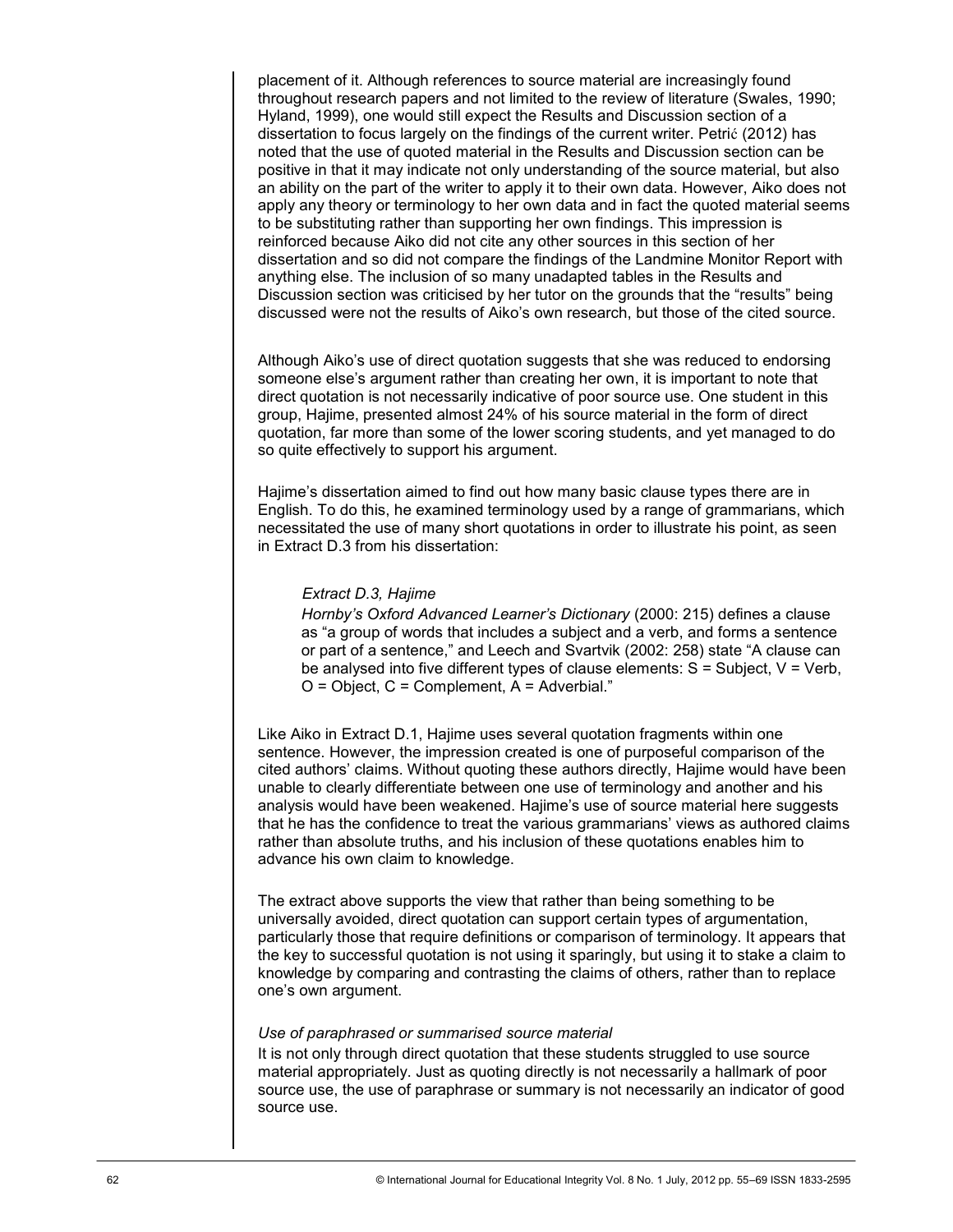One of the students whose dissertation received a fail grade, Kai, used paraphrase and summary for the vast majority (83%) of his citations, yet this did not always lead to successful deployment of source material. Extract D.4, a lengthy passage containing information about policy decisions is one example of this:

#### *Extract D.4, Kai*

There are many causes of the conflict in Sri Lanka. JBIC (2002) reports on root causes which had been existed before 1983 when the conflict happened. Firstly, language policy is one of the most important causes of the conflict. In 1956, government decided that only Singhalese would be the official language and Tamil who are the minority in Sri Lanka and cannot use Sinhalese, lost the opportunity to participate in Singhalese society which represents the main part of whole society. Thus that became a disadvantage for the Tamils. A further point is the university entrance policy. Criteria of entrance examination of university for Tamils were set higher than Singhalese and Tamil had to get a higher score than Sinhalese to enter university. As a result, the enrolment rate of university of Tamils went down and equity to have education was lost. This matter influences the employment rate of Tamils directly because if people could not have enough education, they cannot get jobs. Tamils who lost job tend to volunteer in the army, the militia, or guerrilla organizations.

Only the initial point, that the causes of the conflict have been analysed, has been attributed even though all of the supporting details in this passage also appear to be attributable to JBIC. The information about language policy, university entrance policy, employment opportunities, and the recruitment of Tamils into military organisations can be found in the JBIC report cited by Kai, listed in the same order as above, in a table entitled "Root Causes of Conflict (before 1983)". Although he has taken only selected information from this table and woven them into his own syntax, the order in which the information is presented and the fact that several strings of words above are identical to those in the source, including the 9-word string "volunteer in the army, the militia, or guerrilla organizations" (underlined), point to JBIC as the source for the whole paragraph. Kai seems to have thought it sufficient to attach one citation to the general topic and expect the reader to infer the same source for everything that follows. The under-referencing here could, by some measures, be construed as plagiarism, yet it clearly does not stem from any intent to deceive. Rather, it seems more likely that it results from Kai"s attempts to build his discussion around the cited author"s argument rather than constructing a clear claim to knowledge of his own. Rather than using source information to support his own point, this writer simply describes and appears to endorse the views of his source.

With respect to the evaluation of source material, these students also experienced a number of difficulties. In Extract D.5, Kai places his reference in a prominent subject position using integral citation, but then fails to exploit the evaluative potential thus opened up:

#### *Extract D.5, Kai*

Bercovitch (1996) describes that the conflict emerges fragmentation of societies and communication breakdowns between segments of society. Although ceasefire is established in 2002 by mediation of Norway government, these negative elements still remain in society and it is still unstable and there are many elements of recurrence of the conflict. In this context, in Sri Lanka, people need human security rather than state security and it is needed to reduce confrontation and distrust between different ethnic groups.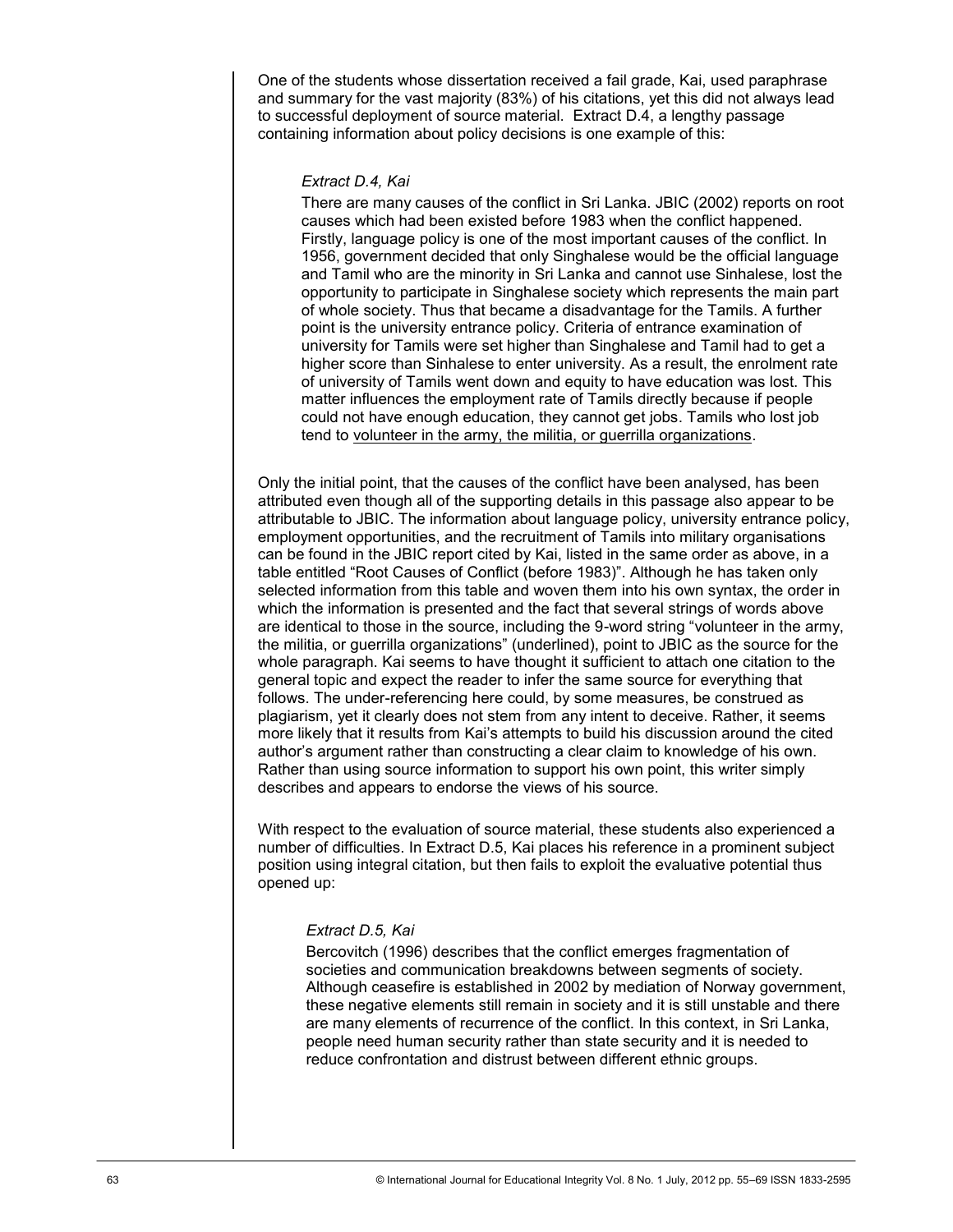Because of the prominence of the cited author in Extract D.5, the reader is led to expect that some kind of analysis or evaluation of Bercovitch's claim will follow, but this expectation is not fulfilled and the argument seems instead to move on to a more general point about the need for human security. Given the apparent lack of importance of Bercovitch"s particular contribution to the wider argument being developed here, it might have been more effective to minimise the role of the cited author by using non-integral citation, as seen in the suggested revision below:

#### *Extract D.5: Suggested revision*

Because conflict emerges fragmentation of societies and communication breakdowns between segments of society (Bercovitch 1996), these negative elements still remain in society and it is still unstable and there are many elements of recurrence of the conflict despite the ceasefire established in 2002 by mediation of Norway government. In this context, in Sri Lanka, people need human security rather than state security and it is needed to reduce confrontation and distrust between different ethnic groups.

Although the suggested revision of Extract D.5 still contains linguistic errors, and despite the need for minor syntactic changes (underlined) to accommodate the nonintegral citation, it represents a more effective piece of argumentation than the original version, mainly because the source material appears to support the writer"s argument rather than vice-versa.

A similar problem with evaluation is seen in Extract D.6, from Saori"s dissertation, where the reader is again led to expect either disagreement with or further discussion of these authors' claims:

# *Extract D.6, Saori*

According to Ellis and Barkhuizen (2005), in investigating learner language, it is important to collect reliable and valid samples from actual speech or writing because the learner"s language competence can be measured by their language performance. Therefore, it is necessary to obtain actual conversation samples from the learner in order to research about the use of communication strategies.

By presenting the source material in this way, the writer seems to imply that Ellis and Barkhuizen have something particularly insightful to say here, when in fact the cited proposition is more or less common knowledge, at least within the disciplinary community. This creates the impression that Ellis and Barkhuizen are experts, while Saori"s conclusion that actual speech samples are necessary is portrayed not as common sense, but as reliant on their wisdom. This appears to be a case of overciting, perhaps as a result of uncertainty over the rather nebulous concept of common knowledge (Thompson, 2005) or the desire to appear knowledgeable, which has itself been associated with lack of authorial voice (Abasi et al., 2006).

On occasions, source material was used in such a way that it obscured the attribution of claims and led to ambiguity over whose voice was being represented. In Extract D.7, from Mai"s dissertation, it is unclear whether it is Mai or Orjuela who believes that NGOs" activities are piecemeal.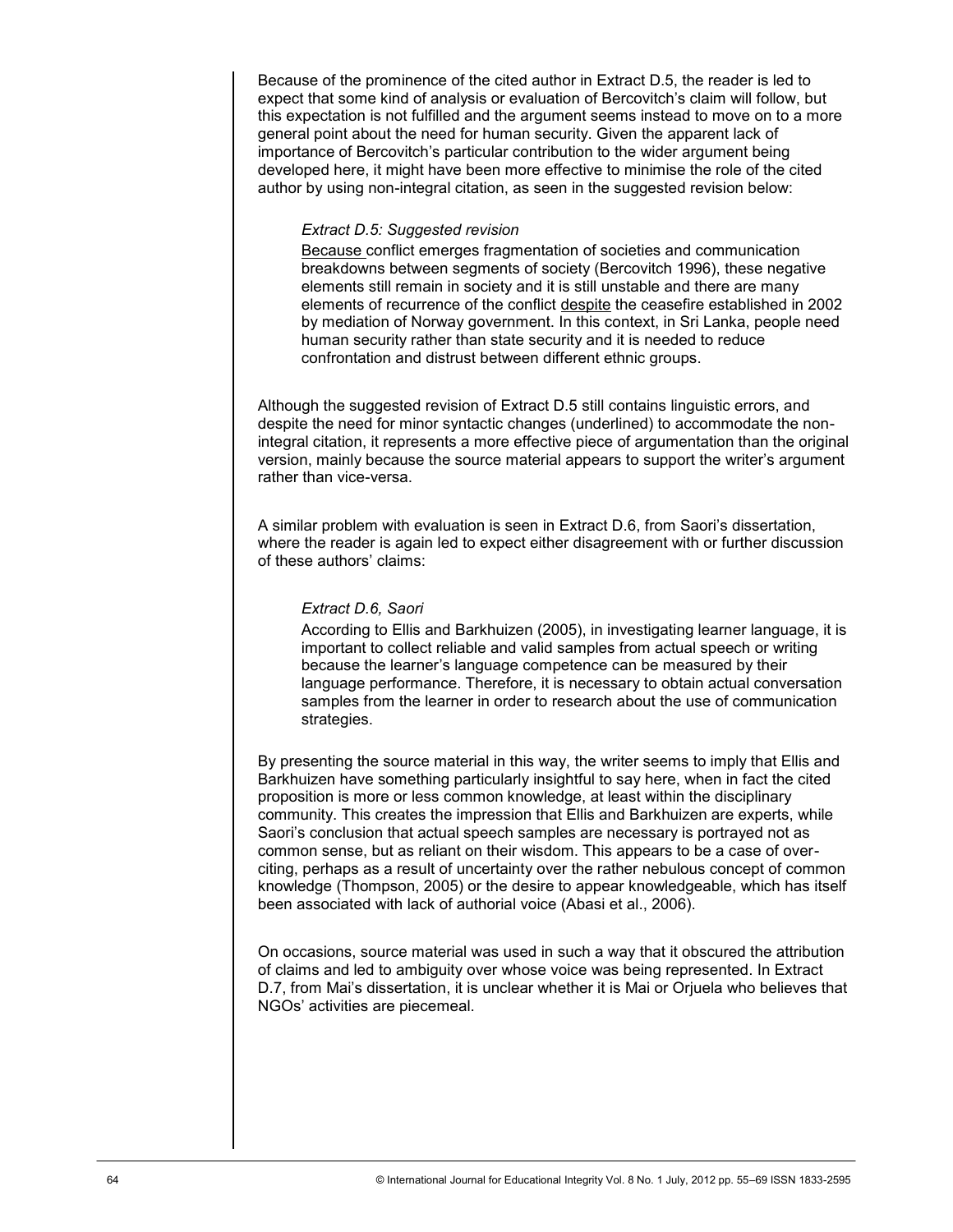## *Extract D.7, Mai*

Orjuela (2005) also describes this point. Although NGOs should adjust their programmes to meet local community needs, they have made their plan to adjust desire of the aid agencies. Donors tend to need quick and visible results, so NGOs make plans which produce short-term impacts to promote aid. These kinds of activities tend to be piecemeal and cannot be aid for local community.

The impression created here is that Mai was not in fact constructing her own argument, but simply describing her source"s position. When I asked Mai in interview whether this information originated from her or her source, she said that she had found it in "that book" even though the source by Orjuela is listed in her bibliography as an article published in the *Journal of Peace and Democracy in South Asia*:

## *Extract Int.7, Mai*

"This information comes from that book. I read about what NGO do there."

This kind of generic naming of sources is similar to that of the less experienced student in Penrose and Geisler"s (1994) study, and may be indicative of an underdeveloped perception that claims are authored by individuals. I asked Mai whether she agreed with Orjuela's point here. Her reply is shown in Extract Int.8:

#### *Extract Int.8, Mai*

"Mmmm … I don"t know. I think so. To be honest, I just included all what … all information I had because I did not have a clear idea. I felt so unsure."

Mai"s answer indicates that she did not have a clear sense of knowing what to say in her writing. These extracts together also suggest that her poor referencing is a side effect of her lack of authorial voice rather than the reverse. In other words, Mai"s poor use of source material is a symptom of an underlying problem rather than the cause of the problem per se. It also implies that Mai was unable to take a critical stance towards her source because she saw it as a source of truth rather than one of many possible claims. In the absence of a clear sense of having something to say, Mai put the claims of her source authors at the centre of her work, and this is reflected in her poor referencing.

# **Conclusions**

Although none of these students were accused of plagiarism, they did experience a number of difficulties with the use of source material. These included treating source claims as uncontestable truths, failing to take an evaluative stance towards sources, and placing too much emphasis on sources at the expense of their own argument.

The analysis revealed that the students sometimes used inappropriate direct quotations, particularly when this involved the inclusion of large chunks of quoted text without accompanying evaluation. In other cases, the problem was less related to the form of the quotations, as their rhetorical function within the emerging argument. Specifically, both low- and high-scoring writers used multiple quotation fragments, but with different results.

When they used their own words to paraphrase/summarise material from sources, some of these students had difficulties placing their own claims to knowledge at the heart of their writing and tended to allow their sources to speak for them. Again, these difficulties could not, in most cases, be described as plagiarism, nor do they seem to stem from poor citation skills per se. It appears that this poor source use is in fact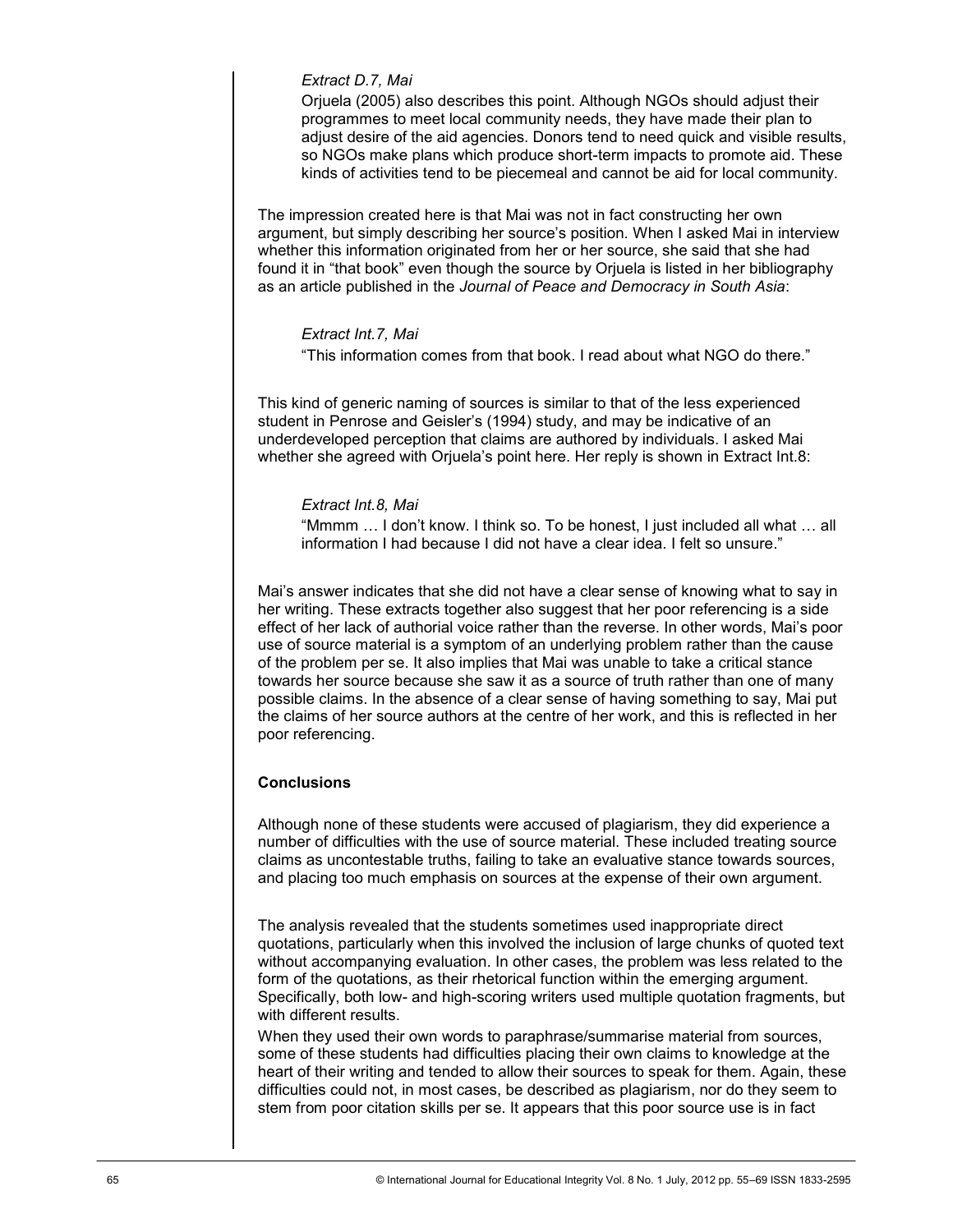related to the fact that, in constructing their arguments, these students gave centrality to their sources, with the result that their own arguments were marginalised.

Many of these difficulties appear to relate, at least in part, to these students" failure to view knowledge as socially constructed and thus to position themselves with an appropriate authorial voice in their writing. An association between the ability to build a unique argument and referencing has also been noted by Pecorari (2010), who found that writers who used sources more transparently also used them to advance a clear argument or sense of purpose. The findings of this case study also lend some support to the view that much of what passes for borderline plagiarism may in fact be a symptom of underdevelopment of authorial voice (Lea & Street, 1998).

## **Implications**

Although the problems manifested in these students" use of source material cannot be generalised from such a small case study, the findings do suggest that the mere absence of plagiarism does not necessarily indicate that novice writers are able to deploy sources well. The problems associated with poor use of sources are multidimensional. Given the centrality of referencing in academic writing, it is important that students learn how to use source materials skillfully in the service of their own arguments. To do this, they need information about the dialogic nature of writing and the rhetorical functions of citation within it. A more explicit link between the construction of knowledge in academia and the use of source material would be helpful in this regard.

With respect to direct quotation, the results of this case study suggest that advising students not to rely heavily on quotation may understate the complexity of what it means to deploy sources well, since the effectiveness of quoted material depends on how it is integrated into the text and the extent to which it is recontextualised to fit the writer"s current purpose. Instruction on referencing, particularly at postgraduate level could therefore usefully include information on the different ways in which quotation can be integrated within the writer"s text and, more importantly, *why* quotation might be employed.

With regard to source material presented in the writers' own words, this was associated with both under- and over-referencing, as well as problematic placement of citations within the text. This underlines the fact that students" difficulties with referencing may not be solved simply by using their own words, even though this might avoid the problem of plagiarism.

One way of addressing these difficulties would be to encourage students to engage in the rhetorical analysis of samples of academic writing, paying close attention to the ways in which referencing is used to advance the writer"s argument. Explicit discussion of the many reasons *why* writers cite source material (see, for example, Petrić, 2007; Harwood, 2009) would also be helpful in shifting attention away from a sole emphasis on issues of intellectual property and breach of copyright.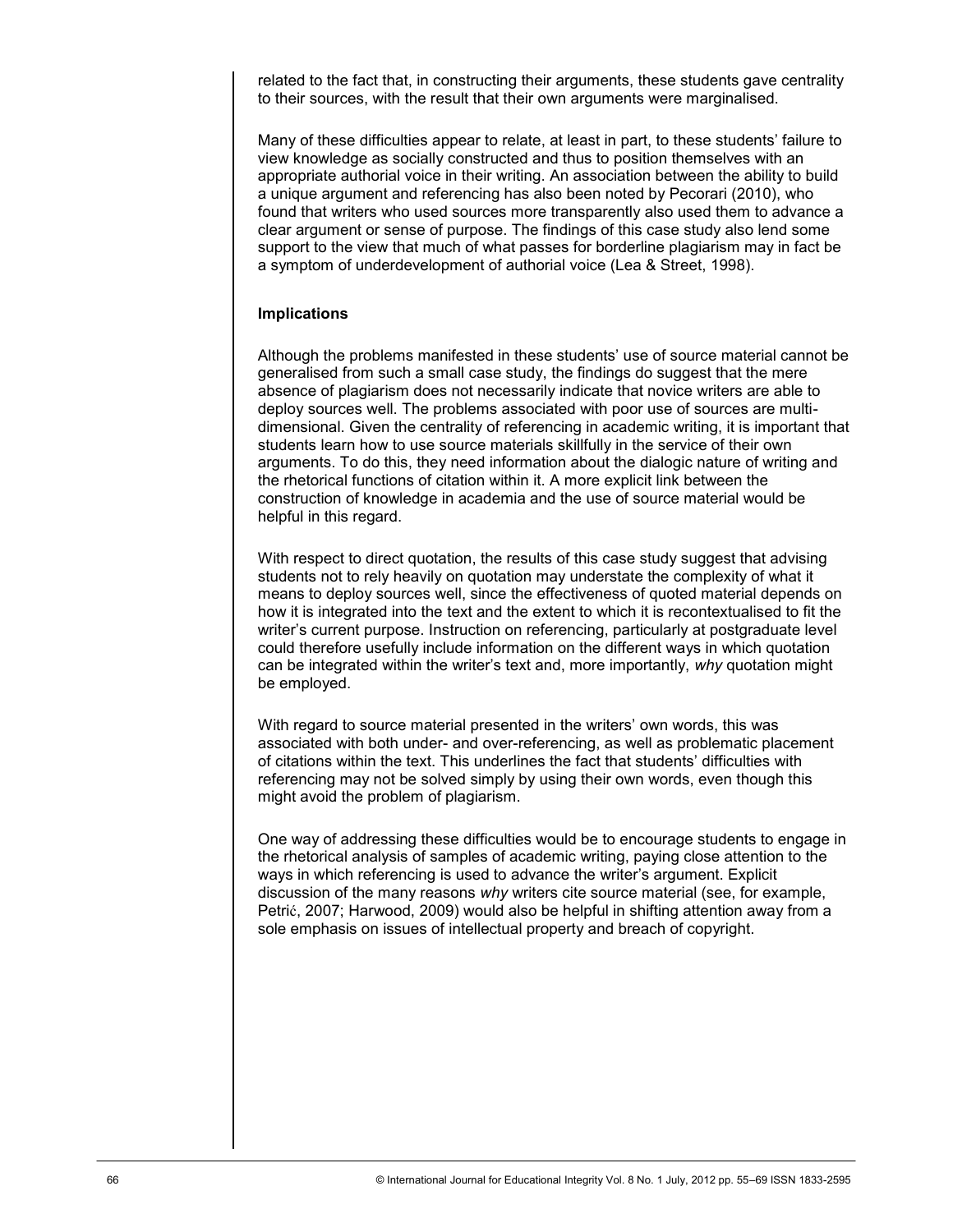# **References**

- Abasi, A. R., Akbari, N., & Graves, B. (2006). Discourse appropriation, construction of identities, and the complex issue of plagiarism: ESL students writing in graduate school. *Journal of Second Language Writing, 15*(2), 102–117.
- Abasi, A. R., & Graves, B. (2008). Academic literacy and plagiarism: Conversations with international graduate students and disciplinary professors. *Journal of English for Academic Purposes*, *7*(4), 221–233.
- American Psychological Association (2009). Publication manual of the American Psychological Association (6th ed.). Washington, DC: American Psychological Association.
- Bennett, R. (2005). Factors associated with student plagiarism in a post-2992 university. *Assessment & Evaluation in Higher Education*, *30*(2), 137–162.
- Borg, E. (2000). Citation practices in academic writing. In P. Thompson (Ed.), *Patterns and perspectives: Insights into EAP writing practices* (pp. 27–45). Reading: University of Reading.
- Campbell, C. (1990). Writing in others" words: Using background reading texts in composition. In B. Kroll (Ed.), *Second language writing: Research insights for the classroom* (pp. 211–230). Cambridge: Cambridge University Press.
- Carroll, J. (2007). A handbook for deterring plagiarism in higher education (2nd ed.). Oxford: Oxford Centre for Staff and Learning Development.
- Chandrasoma, R., Thompson, C. & Pennycook, A. (2004). Beyond plagiarism: Transgressive and non-transgressive intertextuality. *Journal of Language, Identity and Education*, *3*(3), 171–93.
- Chanock, K. (2008). When students reference plagiarised material what can we learn (and what can we do) about their understanding of attribution? *International Journal for Educational Integrity*, *4*(1), 3–16.
- Currie, P. (1998). Staying out of trouble: Apparent plagiarism and academic survival. *Journal of Second Language Writing*, *7*(1), 1–18.
- Deckert, G. D. (1993). Perspectives on plagiarism from ESL students in Hong Kong. *Journal of Second Language Writing*, *2*(2), 131–148.
- Dorji, L. (2001). Japanese students" learning styles and British TEFL teaching styles. In K. Gray, M. A. Ansell, S. Cardew & M. E. Leedham (Eds.), *The Japanese learner: Context, culture and classroom practice (pp. 59–69). Oxford:* Department of Continuing Education, University of Oxford.
- Duszak, A. (1994). Academic discourse and intellectual styles. *Journal of Pragmatics*, *21*(3), 291–313.
- Gibaldi, J. (2008) *MLA style manual and guide to scholarly publishing* (3rd ed.). New York: Modern Language Association.
- Gilmore, J., Strickland, D., Timmerman, B., Maher, M., & Feldon, D. (2010). Weeds in the flower garden: An exploration of plagiarism in graduate students' research proposals and its connection to enculturation, ESL and contextual factors. *International Journal for Educational Integrity*, *6*(1), 13–28. Retrieved December 4, 2011, from <http://www.ojs.unisa.edu.au/index.php/IJEI/article/view/673/502>
- Harwood, N. (2009). An interview-based study of the functions of citations in academic writing across two disciplines. *Journal of Pragmatics*, *41*(3), 497–518.
- Hinds, J. (1987). Reader versus writer responsibility: A new typology. In U. Connor & R. Kaplan (Eds.), *Writing across languages: Analysis of L2 text* (pp. 141–152). Reading, MA: Addison-Wesley.
- Howard, R. M. (1995). Plagiarisms, authorships, and the academic death penalty. *College English*, *57*(7), 788–806.
- Hyland, K. (1999). Academic attribution: Citation and the construction of disciplinary knowledge. *Applied Linguistics*, *20*(3), 341–367.
- Ivanič, R. (1998). *Writing and identity: The discoursal construction of identity in academic writing*. Amsterdam: John Benjamins.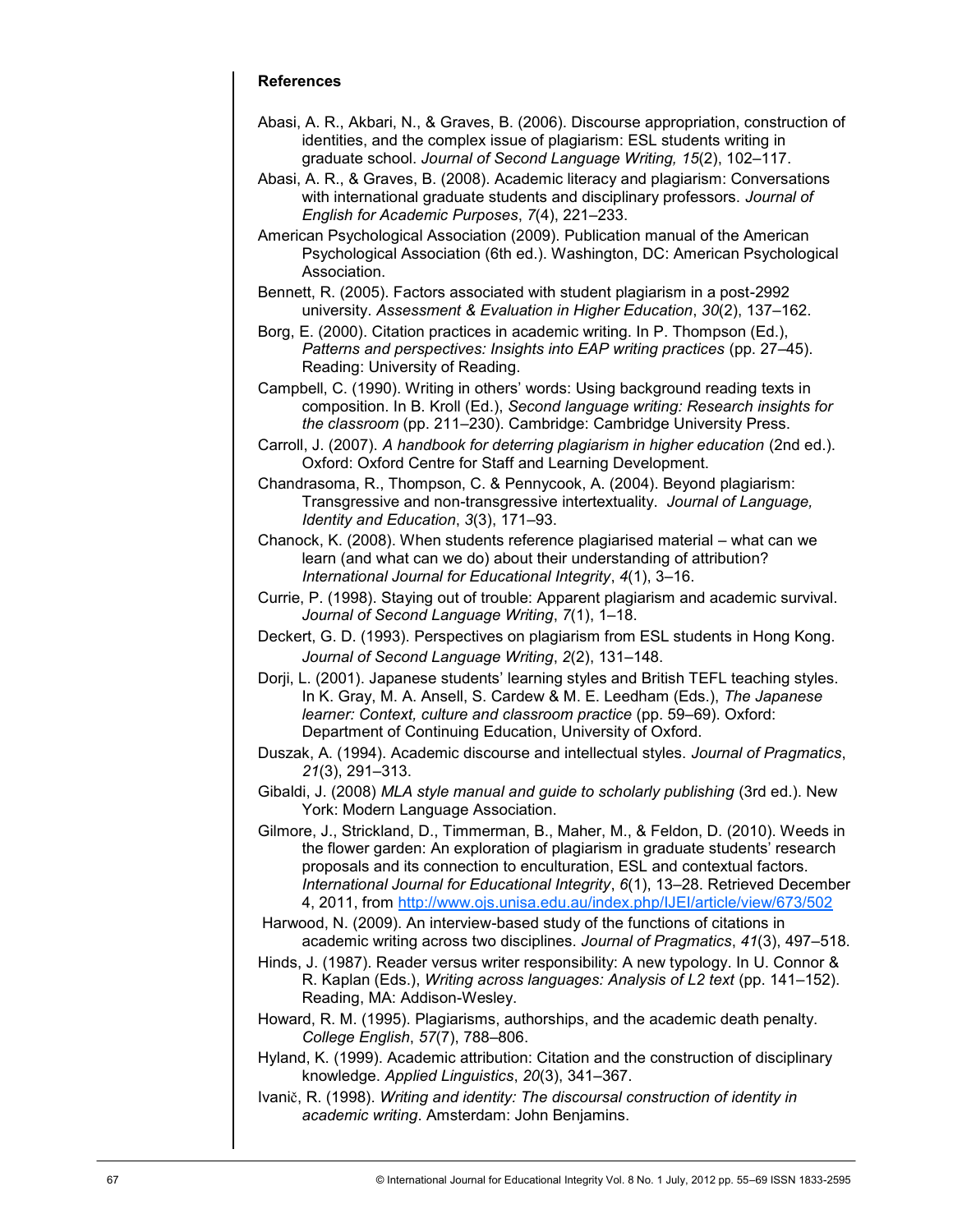- Keck, C. (2006). The use of paraphrase in summary writing: A comparison of L1 and L2 writers. *Journal of Second Language Writing*, *15*(4), 261–278.
- Lea, M. R., & Street, B. V. (1998). Student writing in higher education: An academic literacies approach. *Studies in Higher Education*, *23*(2), 157–172.
- Marshall, S., & Garry, M. (2006). NESB and ESB students" attitudes and perceptions of plagiarism. *International Journal for Educational Integrity, 2*(1), 26–37.
- Maxwell, A., Curtis, G. J., & Vardanega, L. (2008). Does culture influence understanding and perceived seriousness of plagiarism? *International Journal for Educational Integrity, 4*(2), 25–40.
- Odell, L., Goswami, D., & Herrington, A. J. (1983). The discourse-based interview: A procedure for exploring the tacit knowledge of writers in non-academic settings. In P. Mosenthal (Ed.), *Research on writing: Principles and methods* (pp. 221– 236). New York: Longman.

Pecorari, D. (2003). Good and original: Plagiarism and patchwriting in academic second-language writing. *Journal of Second Language Writing*, *12*(4), 317–345.

Pecorari, D. (2010). *Academic writing and plagiarism: A linguistic analysis*. London: Continuum.

Pecorari, D., & Shaw, P. (2012). Types of student intertextuality and faculty attitudes. *Journal of Second Language Writing*, *21*(2), 149–164.

Pennycook, A. (1996). Borrowing others' words: Text, ownership, memory, and plagiarism. *TESOL Quarterly*, *30*(2), 210–230.

Pennycook, A. (1998). *English and the discourses of colonialism*. London and New York: Routledge.

Penrose, A., & Geisler, C. (1994). Reading and writing without authority. *College Composition and Communication*, *45*(4), 505–520.

Petrić, B. (2007). Rhetorical functions of citations in high- and low-rated master"s theses. *Journal of English for Academic Purposes*, *6*(3), 238–253.

Petrić, B. (2012). Legitimate textual borrowing: Direct quotation in L2 student writing. *Journal of Second Language Writing*, 21(2), 102–117.

- Roig, M. (1997). Can undergraduate students determine whether text has been plagiarized? *The Psychological Record*, 47, 113–122.
- Roig, M. (2001). Plagiarism and paraphrasing criteria of college and university professors. *Ethics & Behavior*, *11*(3), 307–323.

Schembri, N. (2009). Citation practices: Insights from interviews with six undergraduate students at the University of Malta. *University of Reading Language Studies Working Papers*, 1, 16–24.

- Shi, L. (2010). Textual appropriation and citing behaviours of university undergraduates. *Applied Linguistics, 31*(1), 1–24.
- Shi, L. (2012). Rewriting and paraphrasing source texts in second language writing. *Journal of Second Language Writing*, *2*(2), 134–148.
- Sowden, C. (2005). Plagiarism and the culture of multilingual students in higher education abroad. *ELT Journal, 59*(3), 226–233.
- Swales, J. M. (1990). *Genre analysis: English in academic and research settings*. Cambridge: Cambridge University Press.
- Thompson, C. (2005). "Authority is everything": A study in the politics of textual ownership and knowledge in the formation of student writer identities. *International Journal for Educational Integrity*, *1*(1).
- Wheeler, G. (2009). Plagiarism in the Japanese universities: Truly a cultural matter? *Journal of Second Language Writing*, *18*(1), 17–29.